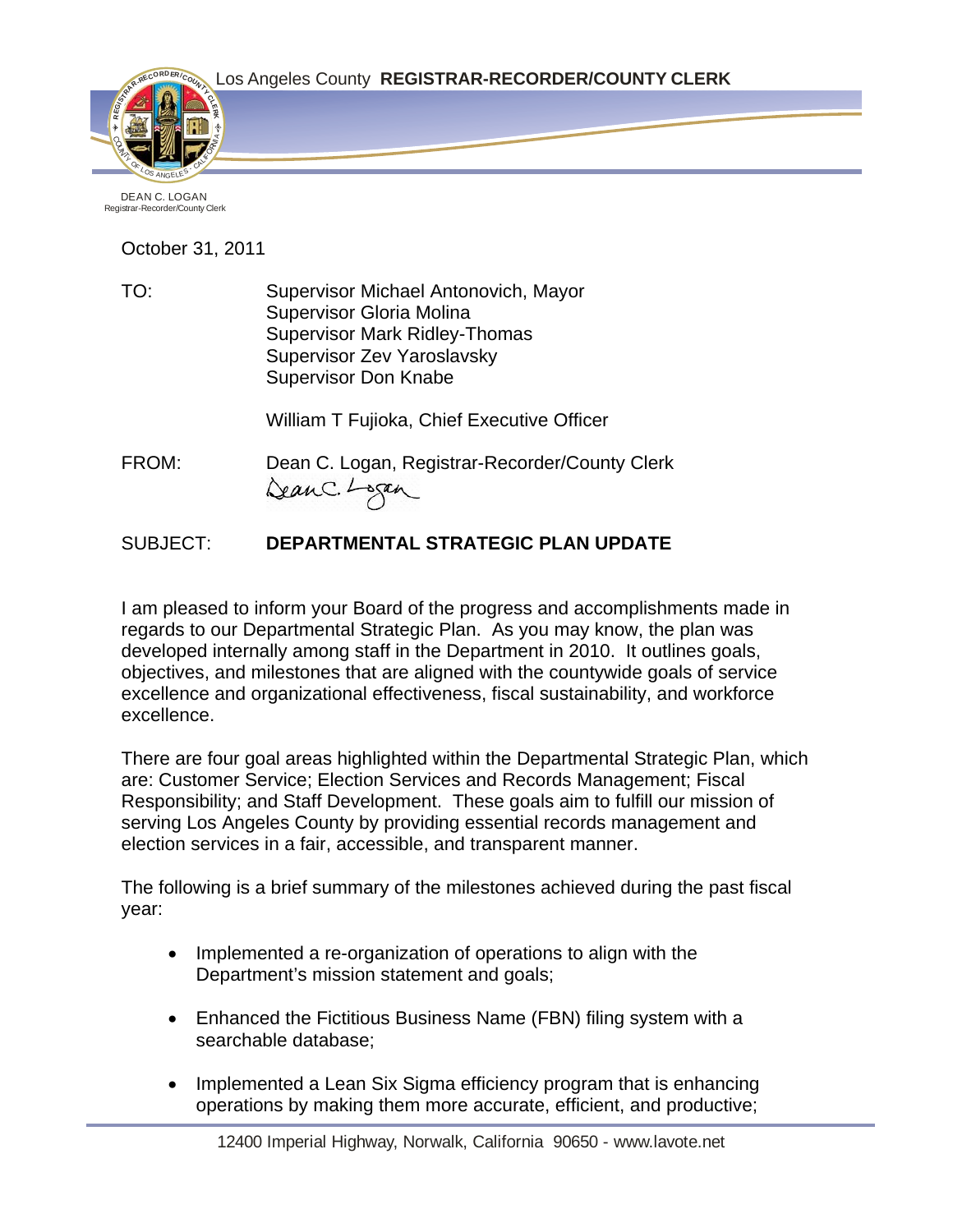Board of Supervisors, etc. October 26, 2011 Page 2

- Began a partnership with California State University, Northridge to bring an education program on-site where employees can earn their Masters in Public Administration degree;
- Implemented a new Interactive Voice Recognition (IVR) telephone system to provide enhanced public service.
- Implemented Optical Character Recognition technology to redact social security numbers on property documents;
- Expedited the lien filing process by allowing other government agencies to electronically transmit, file, and receive lien filings and lien release documents;
- Established and conducted internal, annual cash handling, payroll, and non-cash audits and reviews.

The following is a summary of milestones that we expect to accomplish within this fiscal year:

- Explore the possibility of issuing vital records online and converting a variety of records to digital medium
- Streamline several workflow processes such as; Business Filings and Registration; Online Voter Registration; and Upfront Scanning in applicable areas
- Increase efficiency in pollworker services and provide accessible information to pollworkers through innovative uses of technology
- Move forward with the Voting Systems Assessment Project as detailed in the project's incremental plan
- Enhance the Pollworker Inspector Survey
- Increase accessibility by developing a Polling Place Accessibility Plan and modifying the website to provide accessible election related content
- Expedite the document recording process for customers by implementing e-Recording
- Determine a strategy to replace the election billing system